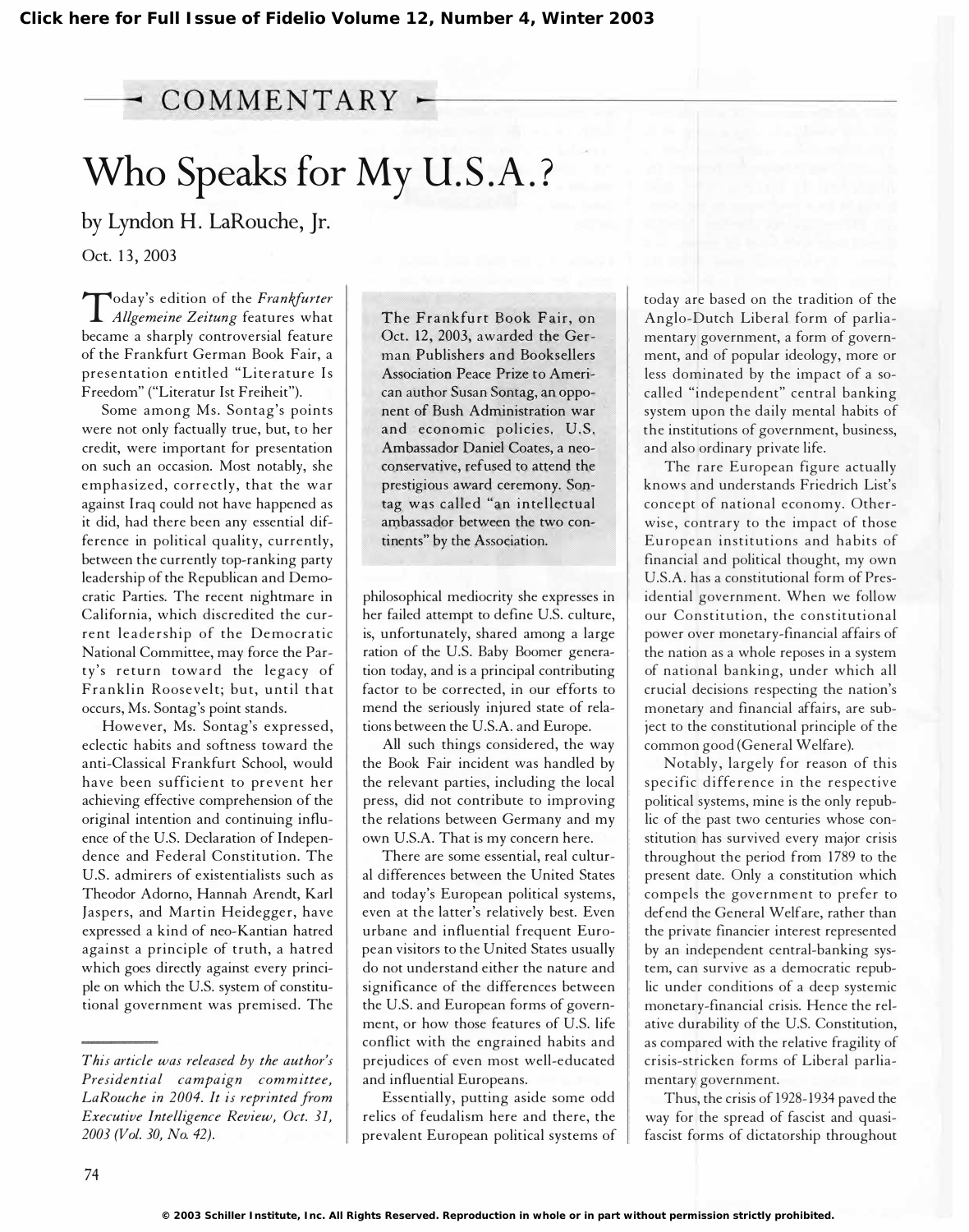

Western and Central continental Europe, in particular, and would have absorbed the United Kingdom, too, but for June 1940 collaboration between British War Minister Winston Churchill and U.s. President Franklin Roosevelt. Today, all Europe is threatened again, in a similar, if not identical way; but-as the state of the current U.S. Bush Administration warns us-this time, the U.S. Constitution itself might not live out the current global monetary-financial storms.

However, despite those sometimes very significant functional differences between the post-1789 U.S.A. and European political-economic systems, the premises for the United States' culture and system of government are deeply rooted within the common bounds of modern European civilization, the Classical humanist tradition most notably. We also share some significant degree of experience with those evils, such as the slave-trading Spain's, Britain's, and Napoleon Ill's support for the Confederacy; and such as those two world wars of the Twentieth century-evils whose effects the U.S.A. has suffered from among the worst periods of its experience with modern Europe. Those kinds of evils apart, there are deeper points of agreement which express our common interest. I emphasize the common interest first, and then the notable differences.

My point in stating this case, is that we

of the U.S.A. and Europe need each other. Neither the U.S.A. nor continental Europe could, by themselves, conquer the terrible forces of political and monetaryfinancial crisis striking us now. Nor could we, together, solve the systemic worldwide crisis crashing down upon us all now. However, we together have common qualities which we must muster as our contribution to solutions for the world at large. To that end, we must reflect on certain deeper qualities of modern European civilization which we share in common, and form our collaboration around a better understanding of and devotion to those qualities. Therefore, we must look at those relevant highlights of our common history, within which the relevant principles of our needed present cooperation are embedded.

These are precisely the qualities which Ms. Sontag's expressed views lacked.

#### 1. We Must Define Modern European Civilization!

The long-gestating, modern European civilization which implicitly unites European and American civilization still today, was given birth in the Italy-centered Fifteenth-century Classical Renaissance. This Renaissance gave birth to the modern sovereign form of nation-state and to the modern science of, most

July 4, 1 776: The Declaration of Independence is presented to the Continental Congress, laying the basis for the first-ever republic dedicated to the General Welfare, in opposition to private financier interest.

..

notably, Nicholas of Cusa, Leonardo da Vinci, Johannes Kepler, Gottfried Leibniz, Carl Gauss, Bernhard Riemann, et al. This development was marked in statecraft by the great wave of transoceanic explorations prompted by Cusa and his friends, and by the establishment of Louis Xl's France and Henry VII's England as the first modern states committed to the governing principle of the General Welfare (common good).

For the first time in known history, this revolutionary development established two complementary principles of statecraft. First, that no longer could some men condemn others to the status of hunted or herded forms of virtually human cattle, as Rome and ultramontane feudalism, for example, had done. The people must be a sovereign people, under governments whose right to exist is conditional-as America's 1776 Declaration of Independence and 1789 Preamble of the U.S. Federal Constitution insist-upon a primary obligation to do faithful service to the General Welfare of all of the people and their posterity. Second, the nature of the human individual was defined as that of a creature set apart from and above the beasts, set apart by those powers of cognition through which the human mind reaches beyond the shadow-land of bare sense-perception, to discover universal physical and social principles. This second feature is otherwise known as the principle of Classical humanism which the Fifteenth-century Renaissance traced chiefly from the legacy of Socrates and Plato.

This new, modern form of society was born and raised among those longstanding, hostile traditions and persons who represented the imperial, sometimes called "ultramontane," legacy of Roman empires and Venetian-Norman forms of feudal tyrannies. Those latter reactionaries unleashed religious wars which dominated most of the Sixteenth century and later, until the 1648 Treaty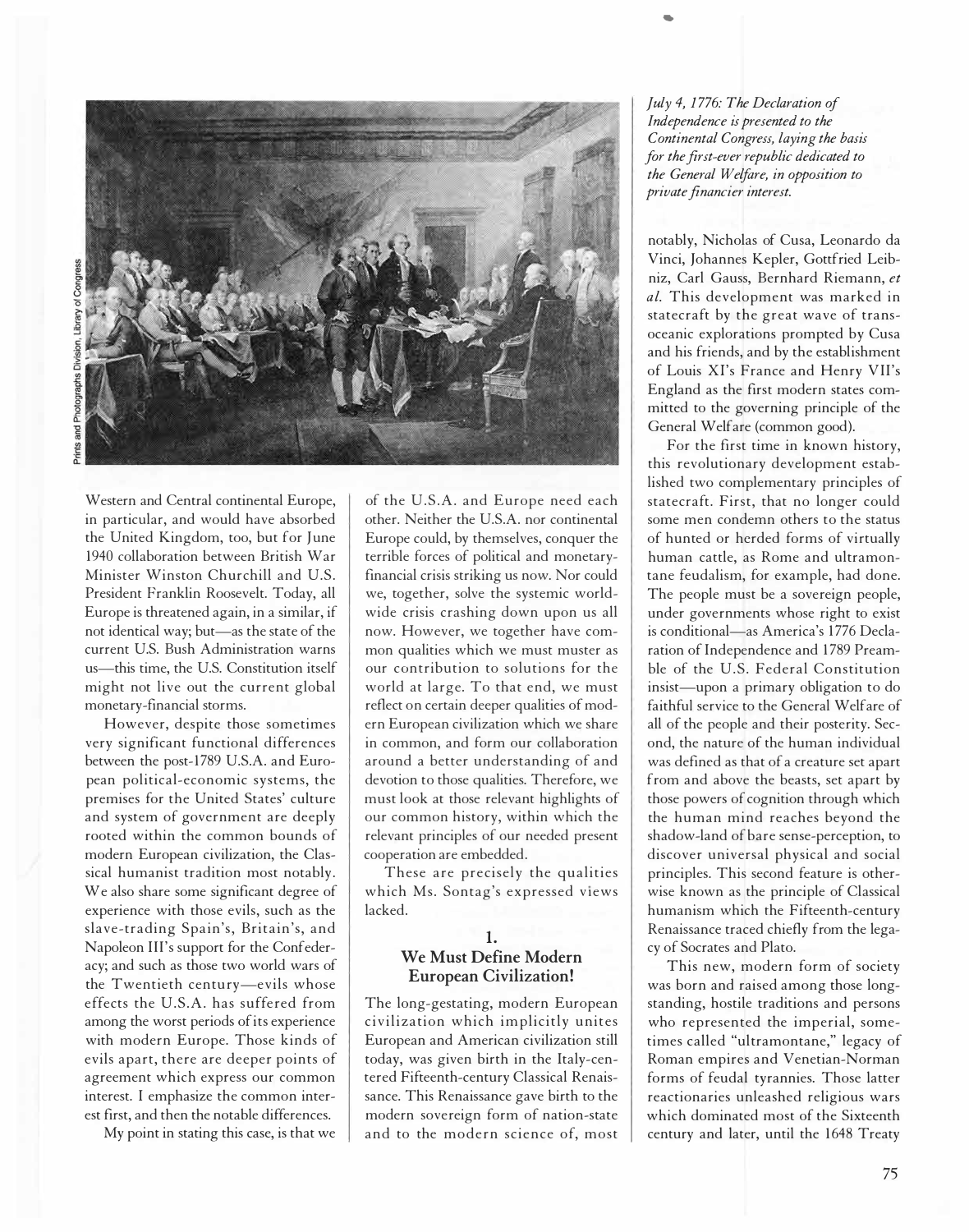of Westphalia; such were the adversities of modern European civilization's birth, childhood, and adolescence. The post-Renaissance reactionaries also focussed their attempts to kill modern Europe in its cradle, on the included effort as by Venice's archetypical "reductionist" Paolo Sarpi, to uproot and suppress conceptions of man which mark the distinction of man from beast. This opposition to the modern European revival of the Classical tradition in science and art is often called Romanticism.

The continuing conflict within globally extended modern European civilization has been between those whose utopian policies were described, on the one side, alternately, as ultramontane or imperial, and, on the other side, the principle of Classical humanism reflected in those creations of modern European civilization known as the U.S. Declaration of Independence and the Preamble of its Federal Constitution.

Despite the specification of those princi pled notions of modern relations among respectively sovereign states, the world's nations are under the continued subjugation of supra-national forces which, in large degree, reflect forms of power left over from the combined heritage of ancient empires and medieval Venetian-Norman hegemony. These external pressures appear in the form of outright imperialism, such as that of the now fallen Habsburg legacy and, more prominently now, the heritage of the imperial practices adopted by the British East India Company of the Eighteenth and early Nineteenth centuries. The principled differences between, and remedies for the sometimes contrary impulses of the U.S.A. and the European community, are to be found in that aspect of modern European history to date.

The present-day form of the difficulties to that effect, date, essentially, from the 1789-1815 history of France. Situate a relevant summary of the points of that history against Ms. Sontag's problematic opinions on the subject of U.S. culture.

The 1776-1789 creation of the U.S. Federal Republic was chiefly the result of the support for the Americans' cause from the Classical Humanist renaissance of the period from the middle of that cen-



The 1648 Treaty of Westphalia ended the Thirty Years' War by introducing the principle of "the advantage of the other" into the practice of statecraft.

tury. This relationship continued up to the demoralizing effects of the successive Jacobin Terror and Napoleonic tyranny, for society on both sides of the Atlantic. The immediate preconditions for that role of late Eighteenth-century European Classical humanism, were chiefly two. The first was the Fifteenth-century, Italycentered Renaissance which brought forth the first two modern nation-states, Louis Xl's France and Henry VII's England. The second was the 1648 Treaty of Westphalia, which introduced that great principle of statecraft, "the advantage of the other," on which all the best achievements, and yet unfulfilled strivings of European and American culture have been commonly premised ever since.

The U.S. republic was created by leading Classical-humanist circles of Europe, working through such exemplary figures of our early American history as the Winthrops, Cotton Mather, William Penn, and Benjamin Franklin. Among the founding intellects of these American colonies and the later republic, the Classical cultural heritage of ancient Greece, of Solon through Plato, was a leading influence, together with the radiated influence of Gottfried Leibniz and, to only a lesser, but crucially important degree, J.S. Bach. In our national character, we are, predominantly, a leading expression of European culture, subject to the impact of most, if not all, of the regrettable variations which Europe has experienced during the interval from July 1789 to present date.

At this moment, my United States is principally corrupted by an evil, known variously by such titles as Martinism or Synarchism, whose origin is specifically European, dating from the period preceding that French Revolution of 1789-1815 in which London-backed Martinists and their collaborators played a leading role, through both the Jacobin Terror and the reign of Napoleon Bonaparte. Such is our nature, our achievements, and our imported follies. Ms. Sontag clearly does not understand much of any of the cultural side of this history. Worse, her populist errors on the subject of culture, are as much a potential threat to the reaffirmation of the common interests of the U.S.A. and Europe, as that which she rightly identifies and attacks.

The issue posed by that distinction between the two sides of her remarks, is the Classical European humanist's issue of the Sublime.

That is to emphasize, we of Europe and the Americas are gripped by a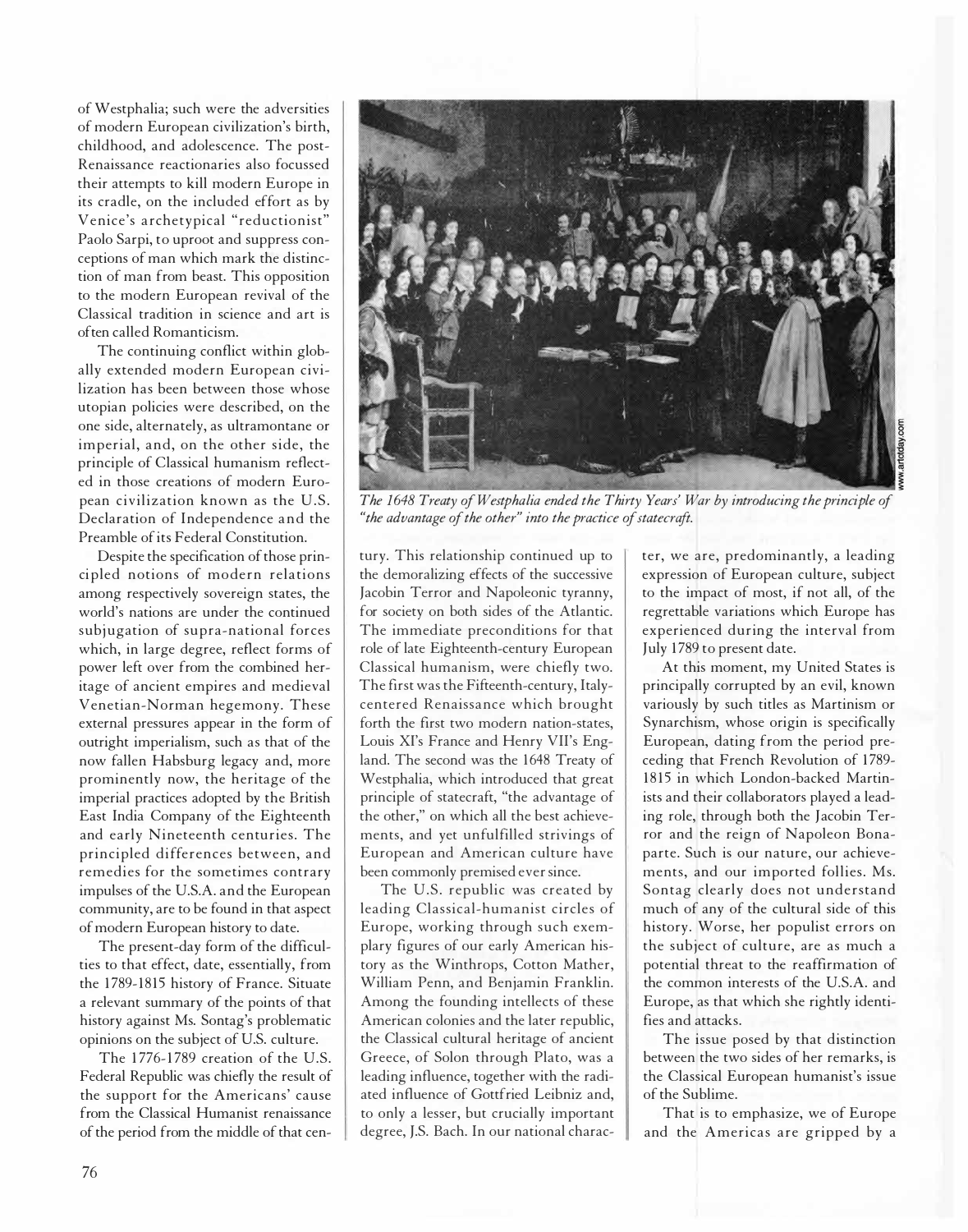tragedy of modern European culture which has now, once again, seized both continents. This is a fresh tragedy which is, like the fascist regimes and movements of the 1922-1945 interval, once again, a relic of the presently continuing, 1789-2003 Synarchist International and its predecessor, the Martinist cult of such as Cagliostro, Mesmer, and Joseph de Maistre. This situation, which our nations have brought upon themselves, has the essential features of one of the darker varieties of a Classical Greek tragedy.

The challenge to us all, is to arise to free ourselves from the grip of those tragic follies which have gripped the will, which have spawned certain ruinous policies of habituated economic and related practice whose effects, on one side of the Atlantic or another, now threaten our common, early doom. The needed remedy is to find in ourselves, in our historically informed imagination, those urgently needed, axiomatic changes in our current policies-policies by means of which we might free ourselves from the bonds of threatened self-destruction. We must free ourselves from those habituated errors which have become today's widely revered traditions which are about to destroy us. We must discover, so, the remedy which lies now, as in all compara-

ble crises, in what Classical tradition knows as the Sublime, the truth which always lies ironically beyond the bounds of currently ruling bodies of opinion.

There, in that aspect of our common culture, lies the means for our escape from this present global tragedy. Turn attention, briefly, to the circumstances leading into the present global monetary-financial crisis.

#### Our Present Common Crisis

Now, as usually in the past, the greatest crises of post-1648 European civilization appear as a coincidence between great monetary-financial crises, on the one side, and threats and actualities of wars and revolutions on the other.

The present world monetary-financial crisis, which is presently in its terminal phase, has been long coming, since changes from a producer society to a consumer society which began to take over in the combined aftermath of the 1962 Missiles Crisis, the 1963 assassination of President Kennedy, and the launching of the U.S. official war in Indo-China. The 1971-1972 wrecking of the fixed-exchange-rate monetary system, and the spiralling ram page of deregulation which took command during the course of the 1980's, have now



July 14, 1 789: The storming of the Bastille, organized by Swiss banker Jacques Necker, unleashed the French Revolution of 1789-1815, in which London-backed Synarchists played a leading role in both the Jacobin Terror and the reign of "Beast-man " Napoleon Bonaparte.

produced an existential crisis of the present world monetary system.

The collapse of the Soviet system, which I had publicly forecast, in 1983, to occur by approximately 1988, actually occurred beginning 1 989. The first major warning-sign of the present world crisis, the New York stock-market collapse of October 1987, combined with the waning of the NATO alliance's only significant rival, the Soviet Union, and the "Desert Storm" war with Iraq, signalled the approaching storm which has engulfed world history since January 2002.

President George W. Bush's inclusion of the "axis of evil" slogan in his January 2002 State of the Union Address; combined with the disgusting performance of Senators McCain and Lieberman, most notably, at a Wehrkunde proceeding; was the beginning of a process leading into the worst relations between the U.S.A. and Europe since the close of the 1939-1945 war. If we take into account the sources of that recent turn in U.S. policy, the present goals of renewed U.s.A.-Europe cooperation must focus on eliminating the factors behind that shift in U.S. official strategy toward the so-called "neo-conservative" doctrine of "preventive nuclear warfare."

There are two principal factors motivating the impulse toward global "preventive nuclear warfare" by the so-called "neo-conservative" circles associated with both former U.S. Secretary of State George Shultz's protégé Vice President Cheney, and also Shultz's other notable protégé, California's newly-appointed imported head of state from Austria, "beast man" Arnold Schwarzenegger. One of these factors is relatively new, an impulse to use the 1989-1992 collapse of the former Soviet Union to establish a system of "world government"; the second dates from the decades immediately preceding the 1789-1815 French Revolution-the same continuing association, typified by today's neo-conservatives, formerly known during the 1922-1945 interval as that Synarchist International behind the fascist states and movements of Europe during that time.

The crucial complicating feature of the combined economic-strategic crisis, since January 2002, has been the paradox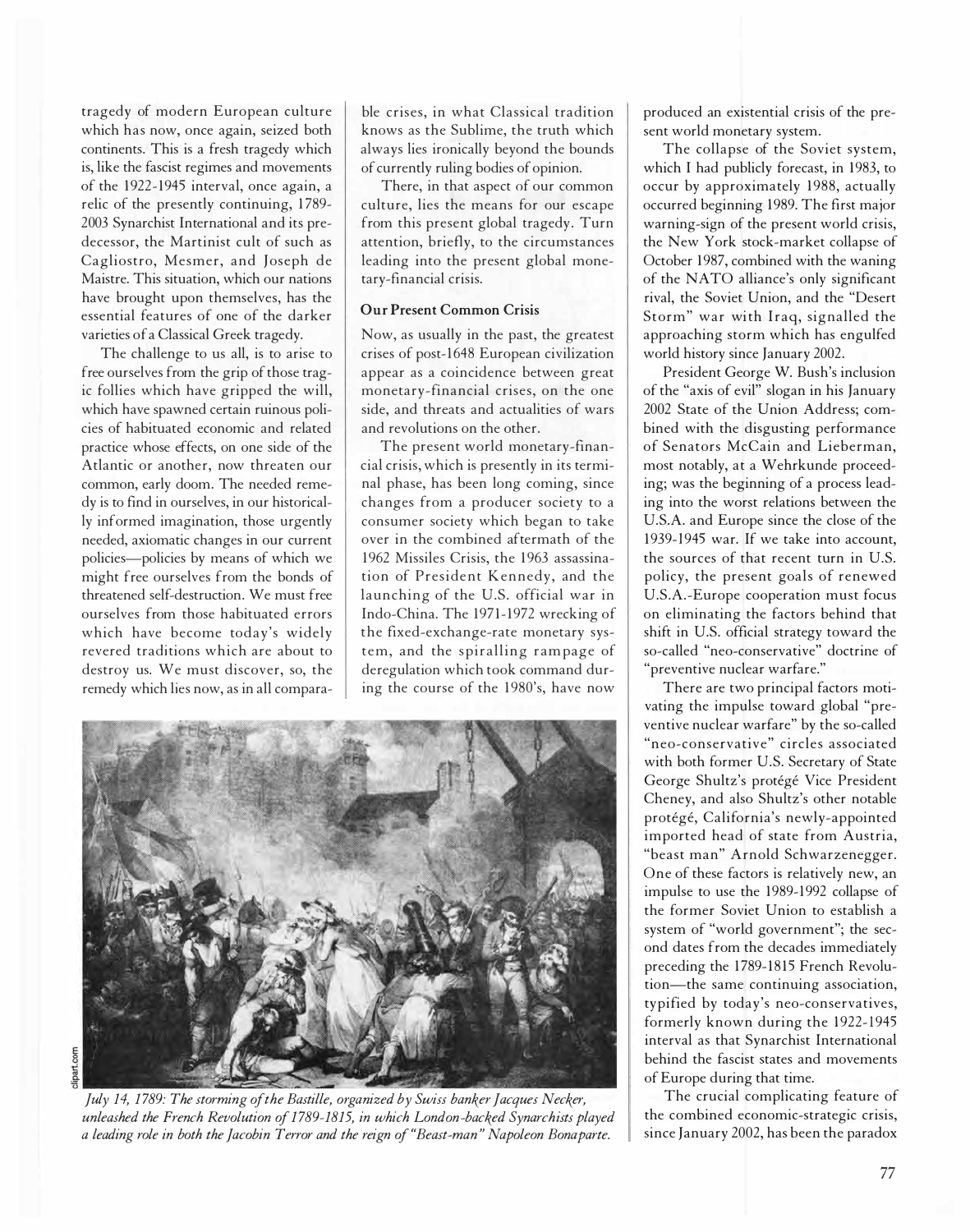that major powers no longer have the physical means to conduct the conventional wars toward which present trends impel them; such that, therefore, the escalating danger of nuclear wars dominates the period from the immediate weeks before us, into the time of the November 2004 U.S. Presidential election, and beyond.

As the world should have learned from those adventurous follies of the U.S. Truman Administration which set off the Korean War, the mere fact that one power, such as the United States, might appear to have assured nuclear supremacy in its weapons systems, does not mean such supremacy is absolute. Nations, especially major nations, whose existence is threatened, will resist, as the Spanish resistance set the stage for the rout of Napoleon's Grand Army at the hands of Russian and German allies. As the U.S. war in Indo-China should have reminded the United States of the lesson of the late-1940's follies of President Truman, absolute military superiority does not exist in the vocabulary of the human species.

Unfortunately, there are influential factions, now as then, which persist, as at Hiroshima and Nagasaki, and still today, in sharing the late Bertrand Russell's belief in the goal of world government achieved through the terrifying threat of "preventive nuclear warfare." Now, as earlier, such nuclear warfare will occur only if we, of Europe and the U.S.A., allow such horrors to be unleashed.

Napoleon Bonaparte did not command nuclear arsenals, but the political issues leading toward generalized warfare today, are of the same species as those of 1789-1815. An orchestrated monetary-financial crisis, then as now, produces the conditions of instability within and among governments under which great nightmares may be unleashed. The task confronting nations now, is therefore twofold: to put the immediate threat of war behind us, and to remove those economic disorders which we of the U.S.A. and Europe have now brought upon ourselves.

The crucial decisions to be made center upon the issue of a reform of the present world monetary-financial system. The



The 1815 Congress of Vienna established the alliance of Habsburg and British East India Company imperial practices. Its legacy of oligarchic, independent central banking continues to rule over the nations of Europe to this day.

issue posed by the systemic characteristics of the present crisis, is whether the human rights of the people, or the creditors' claims of the financier interest shall be served. If the latter choice prevails, civilization is doomed, throughout this planet, for more than a generation to come.

The combination of the "post-industrial" ideologies increasingly rampant since the aftermath of the 1962 Missiles Crisis and Kennedy assassination; and the 1971-1972 scrapping of the fixedexchange-rate Bretton Woods system by an increasingly deregulated floatingexchange-rate system; have destroyed a great part of the productive powers and previously invested capital of Europe and the Americas, among others. As we witness in the depredation of health-care and other social-welfare systems of nations, and the surge of mass unemployment, should nations persist in the desperate effort to sustain the present, systemically failed world monetary-financial system, we face the relatively immediate threat of a collapse of population comparable to that of Europe's Fourteenth-century New Dark Age. Under such conditions. nations, even entire cultures, even entire national cultures of Europe, for example, would disappear in the course of approximately two generations.

If we of the United States and

Europe agree, we have, embedded in our history-especially modern European experience—the keys to proffering to the world a general solution for the crisis which now affrights us. That solution is both moral, and scientific.

### 2. Man or Beast?

There is a deadly flaw expressed by the ancient and feudal misconception of a nation. Ancient emperors, kings, and the like, for example, regarded the majority of their subjects as virtually human cattle, and the populations of opposing nations as virtually wild cattle to be hunted down, slaughtered, or captured for use. When such rulers spoke of the interests of their nation, they expressed the same intention as the Dr. François Quesnay, the Physiocrat, who based the concept of what is called, alternately, laissez-faire, or free trade, on the definition of the subjects of the estate's owner as no better than human cattle. Under ancient society and feudalism alike, the majority of humanity was defined, juridically, as no better than human cattle.

The great conflict within modern European culture, has been between those who define men and women as a species apart from and above all beasts,